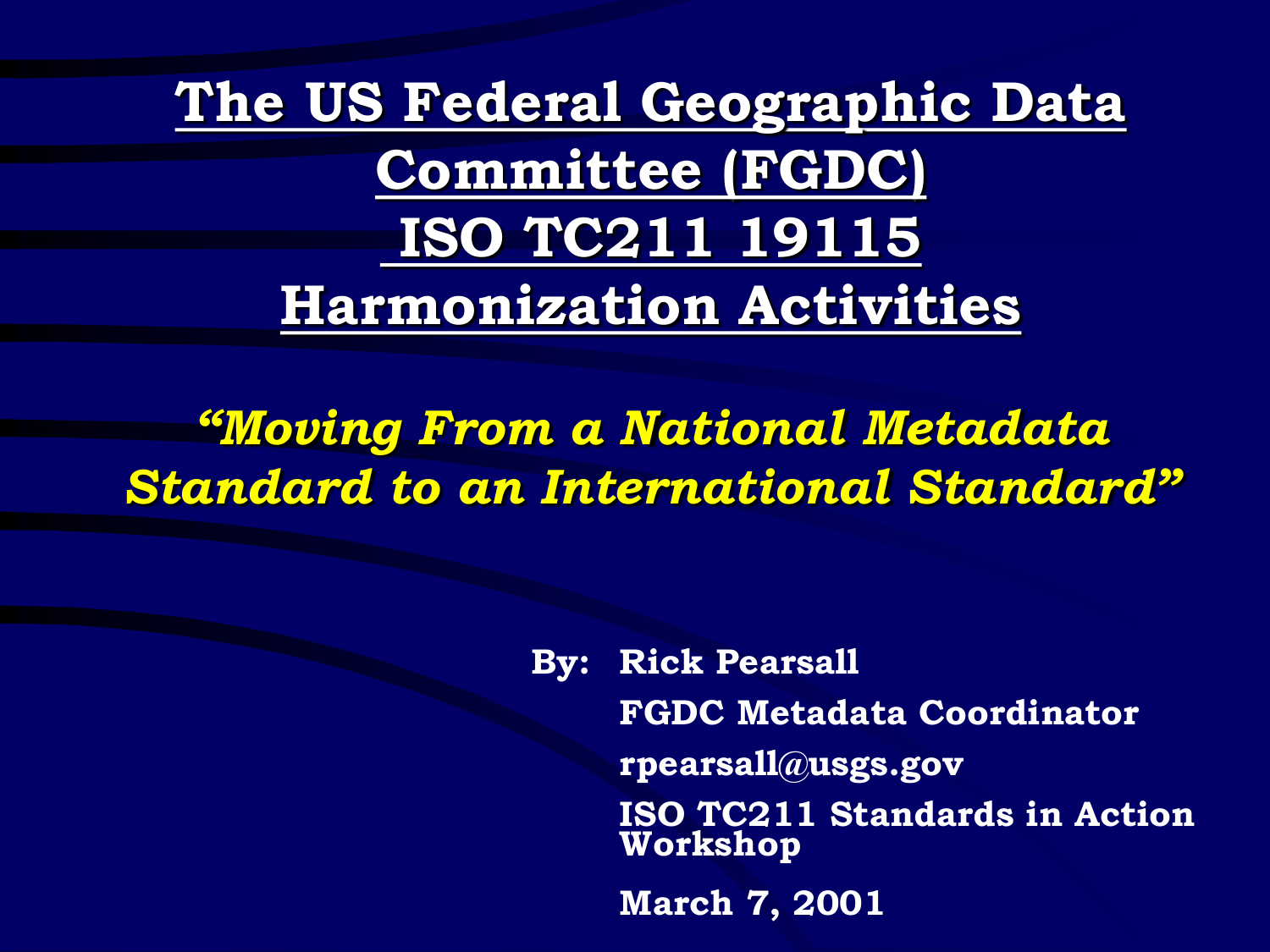## **US Presidential Executive Order 12906**

**Coordinating Geographic Data Acquisition and Access: The National Spatial Data Infrastructure" (NSDI) April 1994**

**(b) Standardized Documentation of Data. ..., each agency shall document all new geospatial data it collects or produces, either directly or indirectly, using the standard under development by the FGDC, and make that standardized documentation electronically accessible to the Clearinghouse network**

ISO TC211 Standards in Action Workshop 2 and 2 and 2 and 2 and 2 and 2 and 2 and 2 and 2 and 2 and 2 and 2 and 2 and 2 and 2 and 2 and 2 and 2 and 2 and 2 and 2 and 2 and 2 and 2 and 2 and 2 and 2 and 2 and 2 and 2 and 2 and 2 and 2 and 2 and 2 and 2 a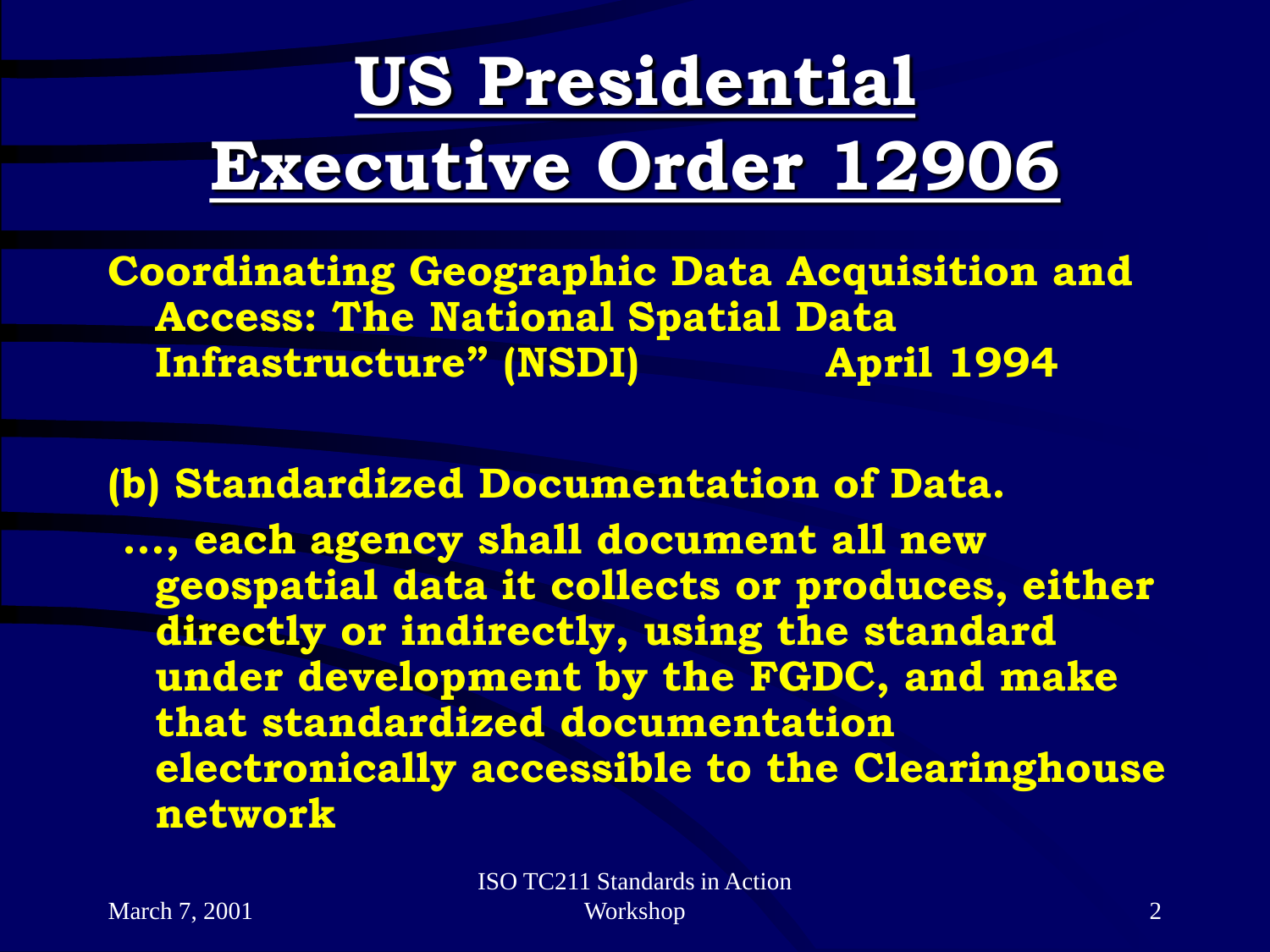### **History of the FGDC Metadata Standard**

#### **April 1994 – Version 1**

- **Provided a basic framework for metadata**
- **Significant "shareware" metadata tool development**
- **Provided to ISO TC211**

#### **June 1998 – Version 2**

**Incorporated Version 1 "lessons learned" Incorporated concept of Profiles** O ▪ **1 endorsed profile, 2 under development Incorporated concept of Extensions Provided "tags/short names"**

ISO TC211 Standards in Action Workshop 3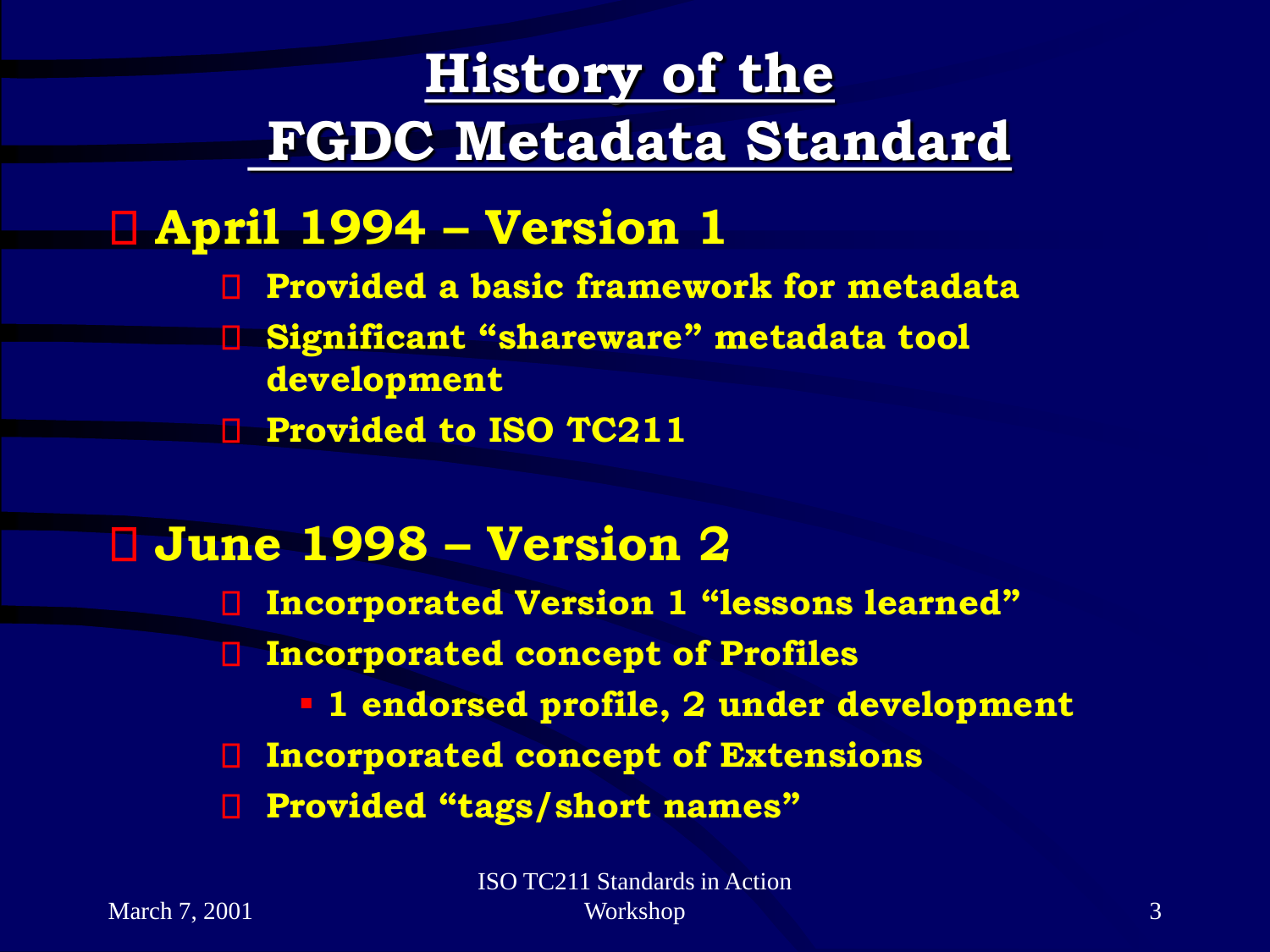## SDI Clearinghouse Growth 2001

Jan 2001 : 238 Clearinghouse Nodes

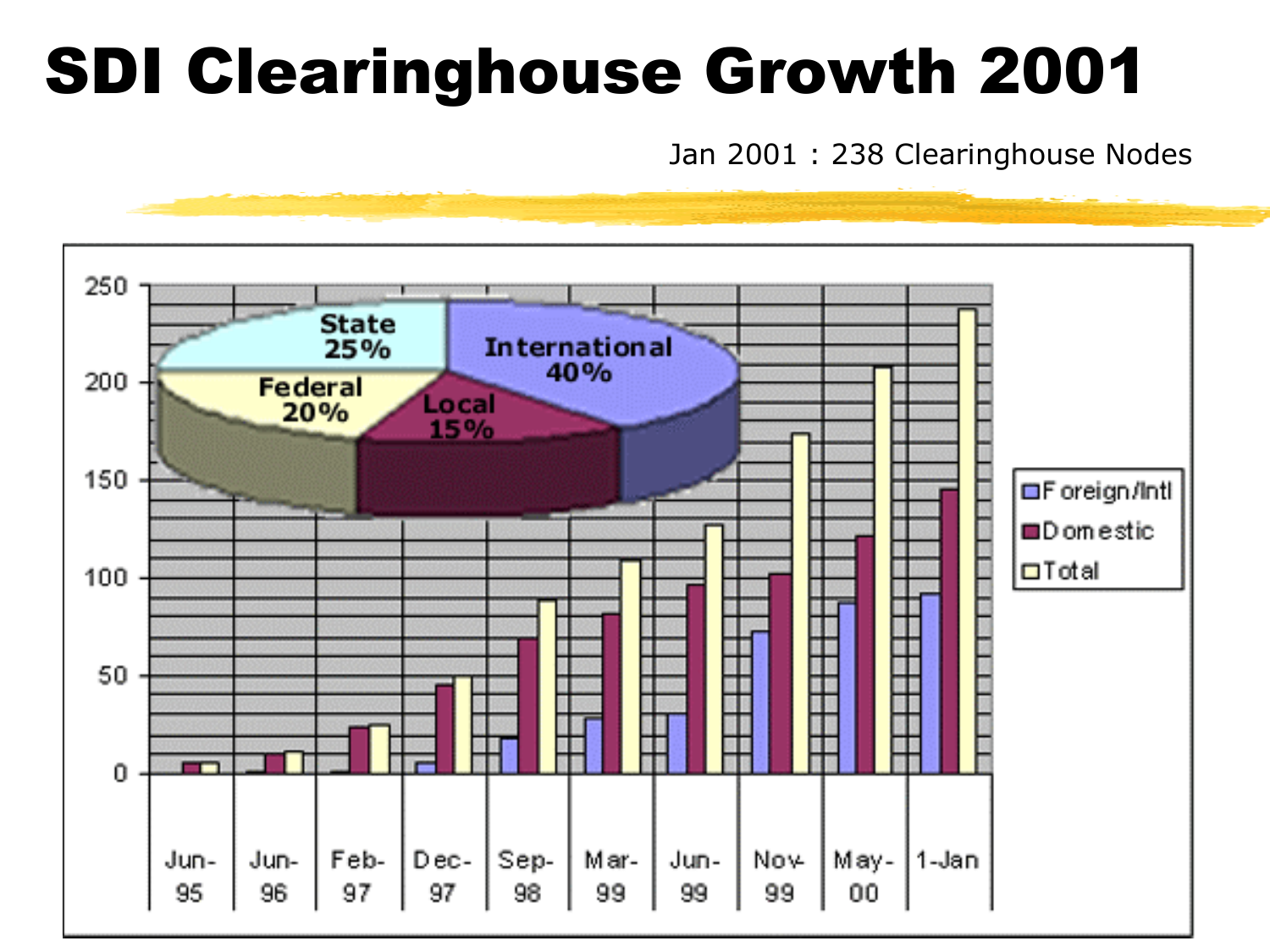### **Clearinghouse Nodes Around the World**



| As of Jan 2001         |                |
|------------------------|----------------|
| Argentina:             | 1              |
| Australia:             | 18             |
| Barbados:              | $\overline{c}$ |
| Brazil:                | $\overline{2}$ |
| Canada:                | 41             |
| <b>Chile</b>           | 1              |
| China:                 | $\mathbf 1$    |
| Colombia:              | 1              |
| Costa Rica:            | 3              |
| Dominica:              | $\overline{1}$ |
| Dominican Republic:    | 1              |
| El Salvador:           | $\overline{1}$ |
| Guatemala:             | 1              |
| Honduras:              | $\overline{2}$ |
| Italy:                 | $\overline{2}$ |
| Japan:                 | $\overline{1}$ |
| Jamaica:               | $\mathbf 1$    |
| Mexico:                | $\overline{c}$ |
| Nicaragua:             | $\overline{1}$ |
| Peru:                  | $\overline{1}$ |
| South Africa:          | $\overline{2}$ |
| Trinidad & Tobago:     | $\mathbf 1$    |
| <b>United Kingdom:</b> | $\overline{2}$ |
| <b>United States:</b>  | 146            |
| Uruguay:               | $\overline{2}$ |
| Venezuela:             | 1              |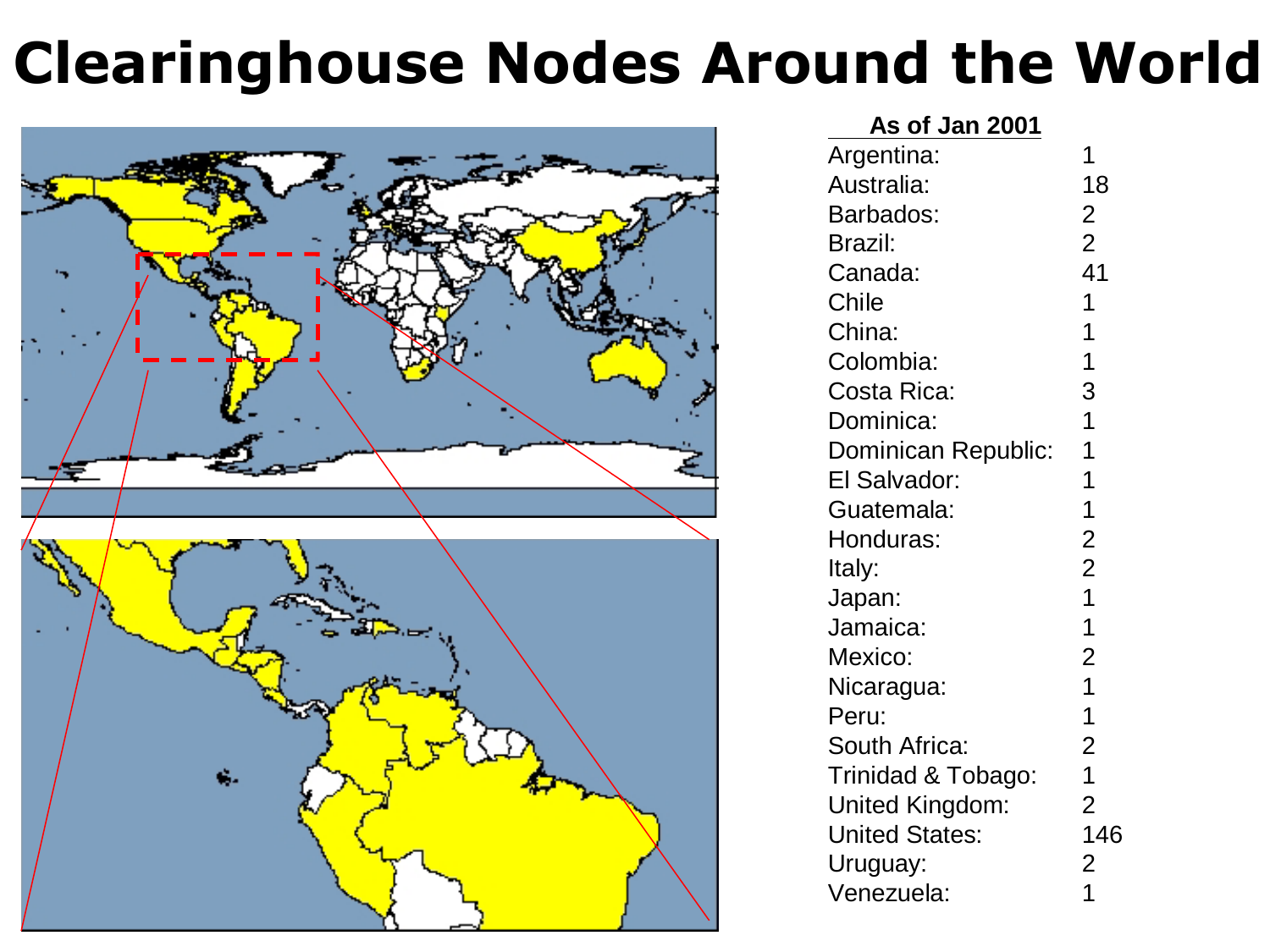### **How Does FGDC Participate in ISO TC211?**

**Via EO12906, FGDC given responsibility for NSDI Standards Development**

**FGDC member of American National Standards Institute GIS Subgroup**

**ANSI member of ISO TC211**

March 7, 2001

ISO TC211 Standards in Action Workshop 6. The contract of the contract of the contract of the contract of the contract of the contract of the contract of the contract of the contract of the contract of the contract of the contract of the contract of th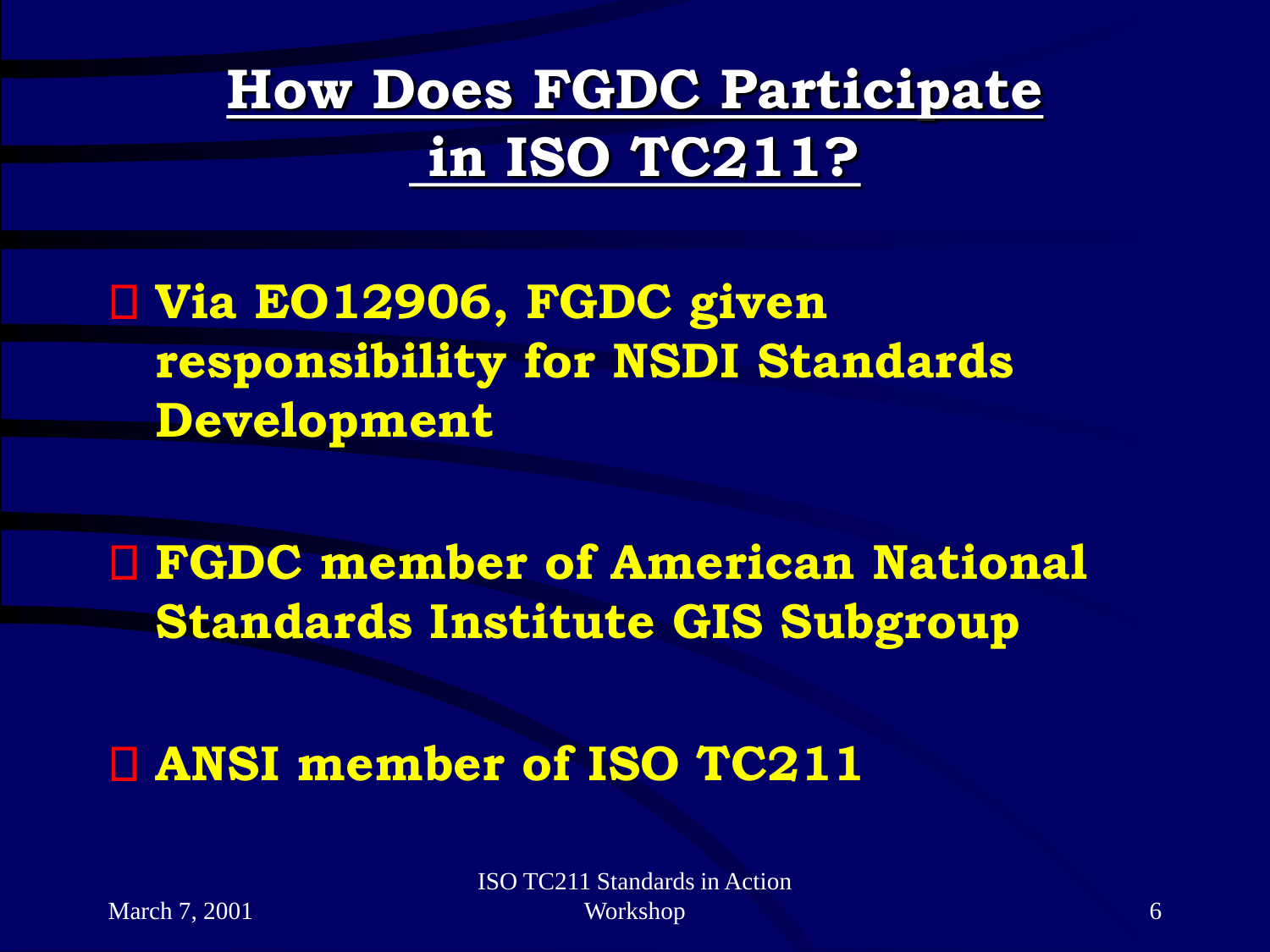## **Why worry the ISO Metadata Standard?**

- **Office of Management & Budget Circular A-119**
	- **Directs preference in use of International Standards**

**Global environment - Global Spatial Data Infrastructure**

#### **NAFTA and WTO**

ISO TC211 Standards in Action Workshop 2008 and 2008 and 2008 and 2008 and 2008 and 2008 and 2008 and 2008 and 2008 and 2008 and 2008 and 20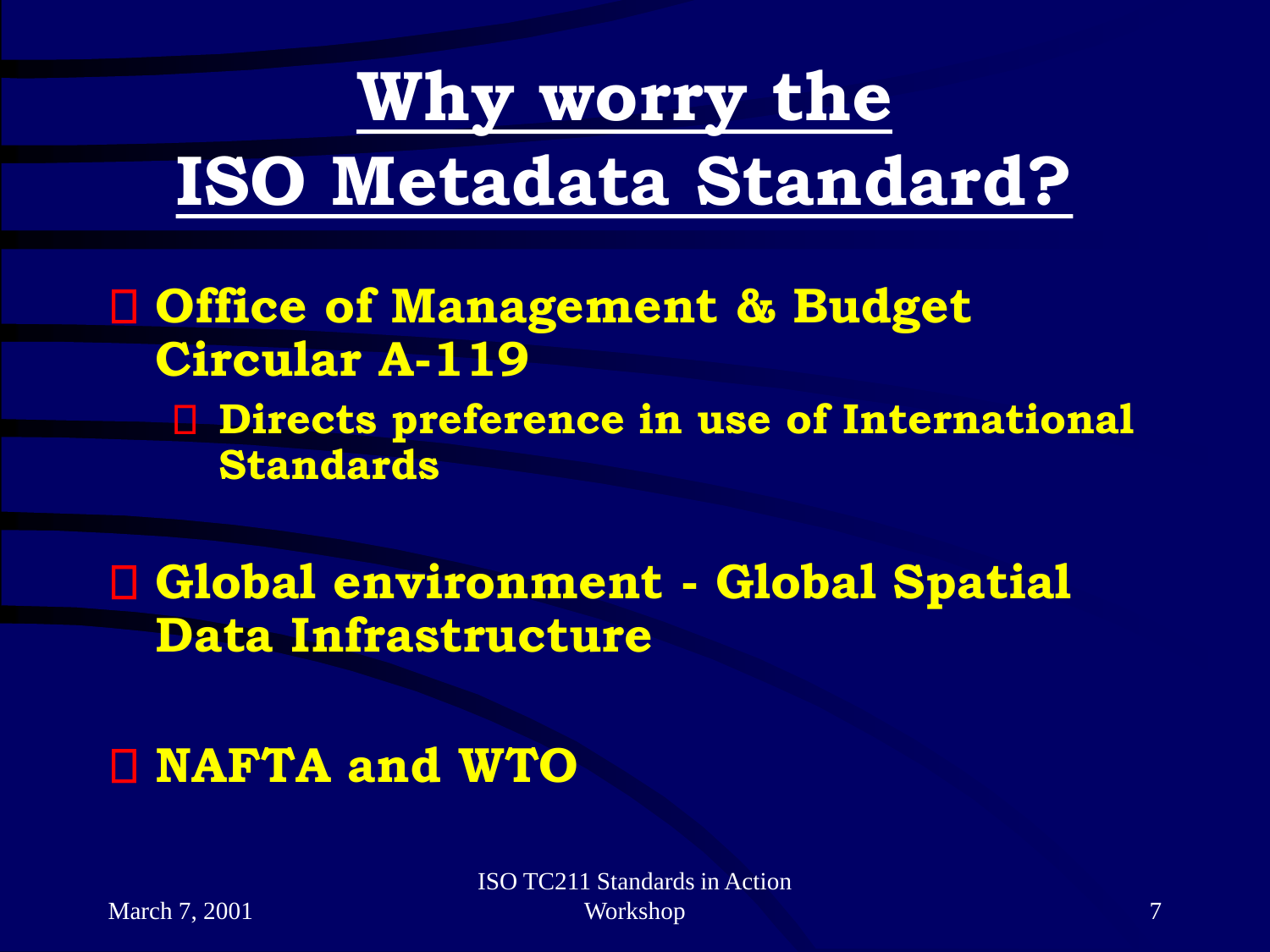### **FGDC Preliminary Plans for the ISO Metadata Standard?**

**Adopt the ISO Metadata Standard as Profile(s) US/FGDC "Profile" development Spring 2001 using ISO Draft International Metadata Standard** ▪ **1 – Legacy Metadata, 2- New Metadata Provide tools to migrate FGDC Metadata Records to be ISO Compliant Develop Education/Training materials**

**Summer/Fall 2001 – Have Profile, Software, and Training ready** 

#### **Will replace CSDGM Version 2**

ISO TC211 Standards in Action Workshop 8 and 8 and 8 and 8 and 8 and 8 and 8 and 8 and 8 and 8 and 8 and 8 and 8 and 8 and 8 and 8 and 8 and 8 and 8 and 8 and 8 and 8 and 8 and 8 and 8 and 8 and 8 and 8 and 8 and 8 and 8 and 8 and 8 and 8 and 8 and 8 a

March 7, 2001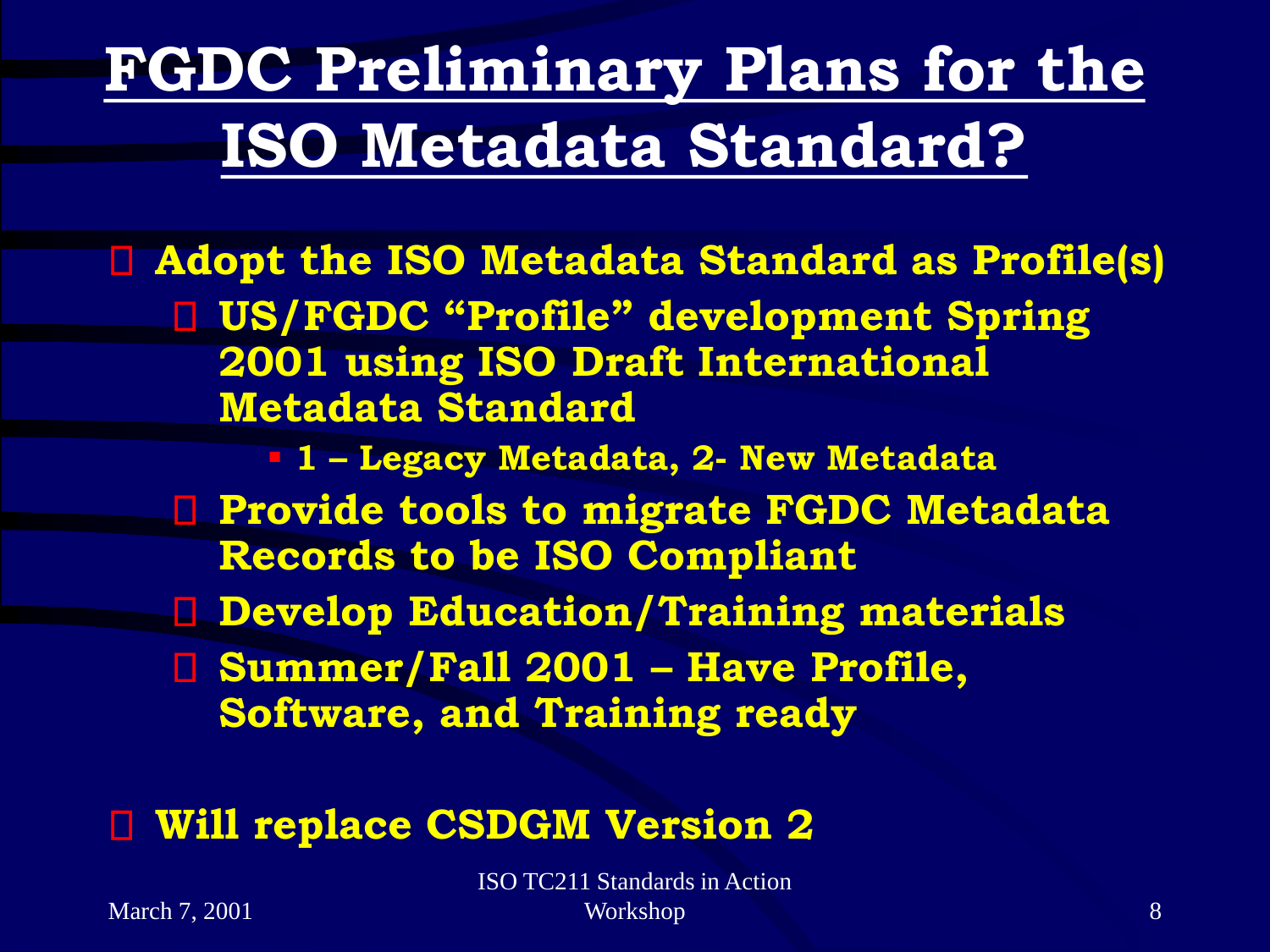### **ISO Metadata & FGDC CSDGM V2**

#### **ISO/FGDC Metadata Standard Differences**

- **ISO more elements than FGDC** n.
	- **Many more "Optional" elements**
	- **Addresses many known deficiencies in FGDC**

**Differences in presentation (UML vs Yourdon) and encoding (XML vs SGML)** 

**Differences in Terminology, Element Name, and Obligation**

**FGDC Metadata Records are not "yet" ISO compliant**

ISO TC211 Standards in Action Workshop 2008 and 2008 and 2008 and 2008 and 2008 and 2008 and 2008 and 2008 and 2008 and 2008 and 2008 and 20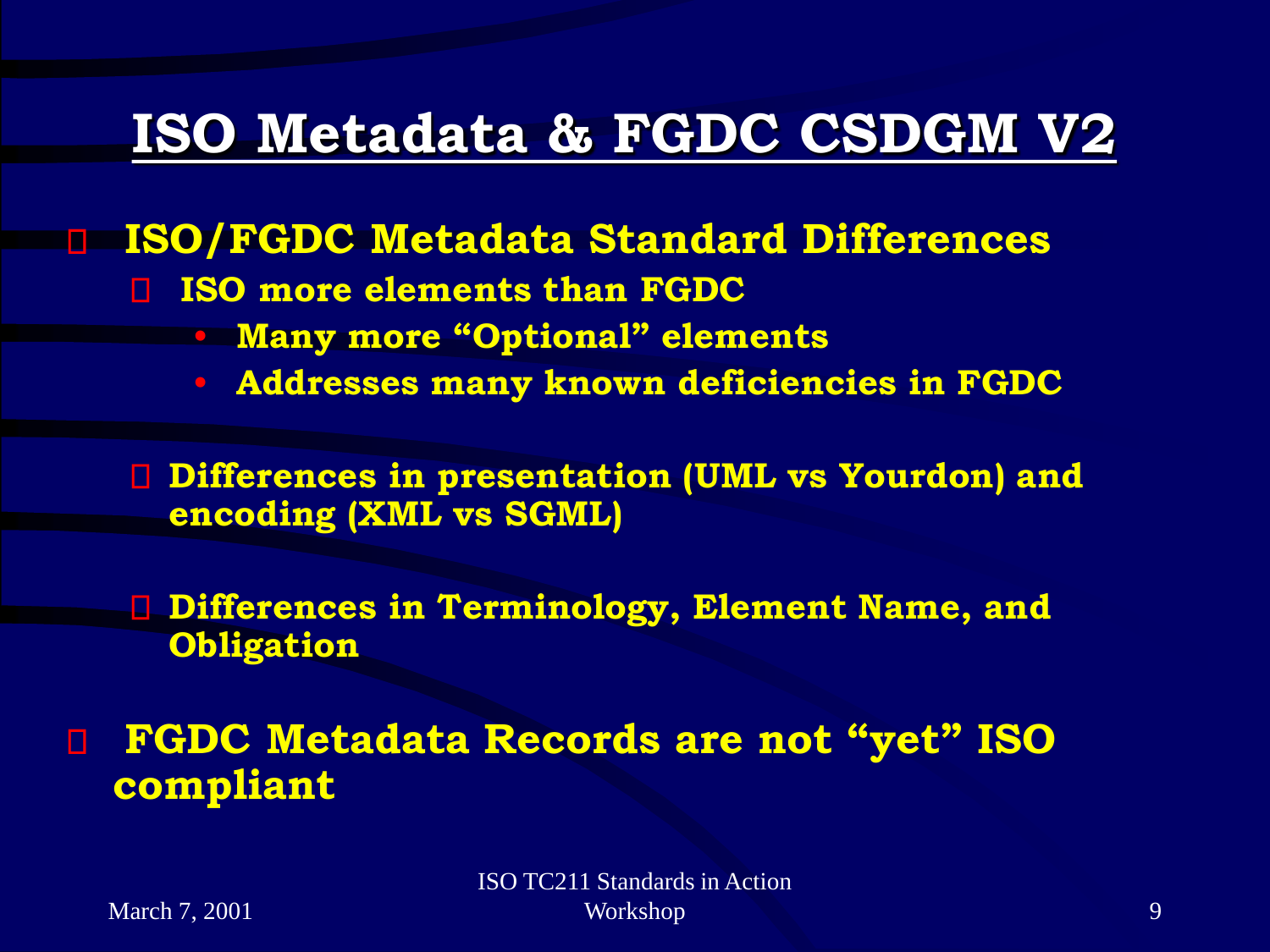**FGDC Registered Reviews "***Gaining US Support for 19115"*

**CD1 July – August 1998** 85 **250 Respondents, 500 Comments**

**CD2 December 1999 - January 2000** п. **150 respondents, 700+ Comments** П

**CD3 June - August 2000** O. **125 respondents, 400 Comments**

**Comment adjudication**  П **Multi-organizational, multi-disciplinary panel**◧

March 7, 2001

ISO TC211 Standards in Action Workshop 2008 10 and 2008 10 and 2008 10 and 2008 10 and 2008 10 and 2008 10 and 2008 10 and 2008 10 and 2008 10 and 2008 10 and 2008 10 and 2008 10 and 2008 10 and 2008 10 and 2008 10 and 2008 10 and 2008 10 and 2008 10 a